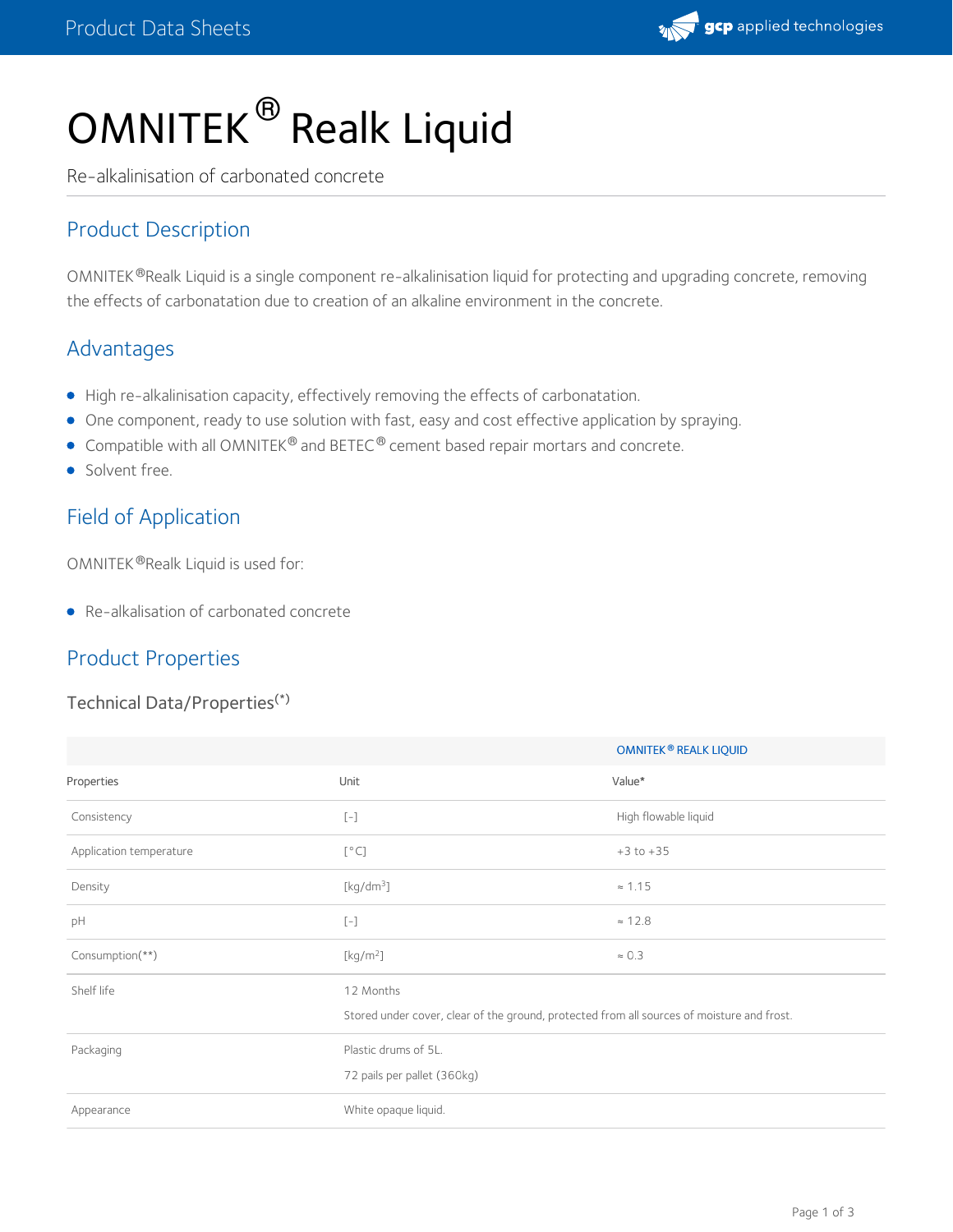

(\*)Typical values in production control. All tests were executed under a conditioned temperature of 21°C and 65% RH.

(\*\*)Consumption needs to be estimated by the designer, since it depends on the surface roughness and porosity of the surface.

# Application

#### 1. Preparation of Substrate

- Substrate preparation has to be according EN 1504-10 part 7.
- The substrate has to be free from dirt, grease, laitance, loose concrete, loose particles or layers which could adversely affect adhesion.
- Remove all damaged concrete and prepare substrate by sand or grid blasting, high pressure water jetting, or other methods until base concrete is exposed, offering sufficient roughness (bond) and open pores.
- The concrete surface needs to have an open capillary system.
- The substrate must be frost-free.

#### 2. Mixing

• The product is ready to apply. It is recommended to homogenize the material before use.

#### 3. Application

- OMNITEK® Realk Liquid can be applied directly on the surface by brush, roller or by spraying.
- OMNITEK  $^\circ$  Realk Liquid needs to be applied before application of other products such as corrosion inhibitors, primers, repair mortars or coatings.

#### 4. Curing

Allow sufficient time for the liquid to impregnate the concrete. Time depends on porosity of concrete and ambient conditions.

#### 5. Cleaning and maintenance

Mixing and application equipment should be cleaned immediately with clean water.

#### 6. Special remarks

Low temperatures reduce the fluidity.

# Health & Safety

OMNITEK®Realk Liquid is a highly alkaline product and can therefore cause burns to skin and eyes, which should be protected during use. Wear gloves and protective eye shields. Wearing a mask is advised. Treat splashes to eyes and skin immediately with clean water. Consult a doctor when irritation continues. If accidentally ingested, drink water and consult a doctor. Users must comply with all risk and safety phrases. MSDS's can be obtained from GCP Applied Technologies or from our website. GISCODE ZP1.